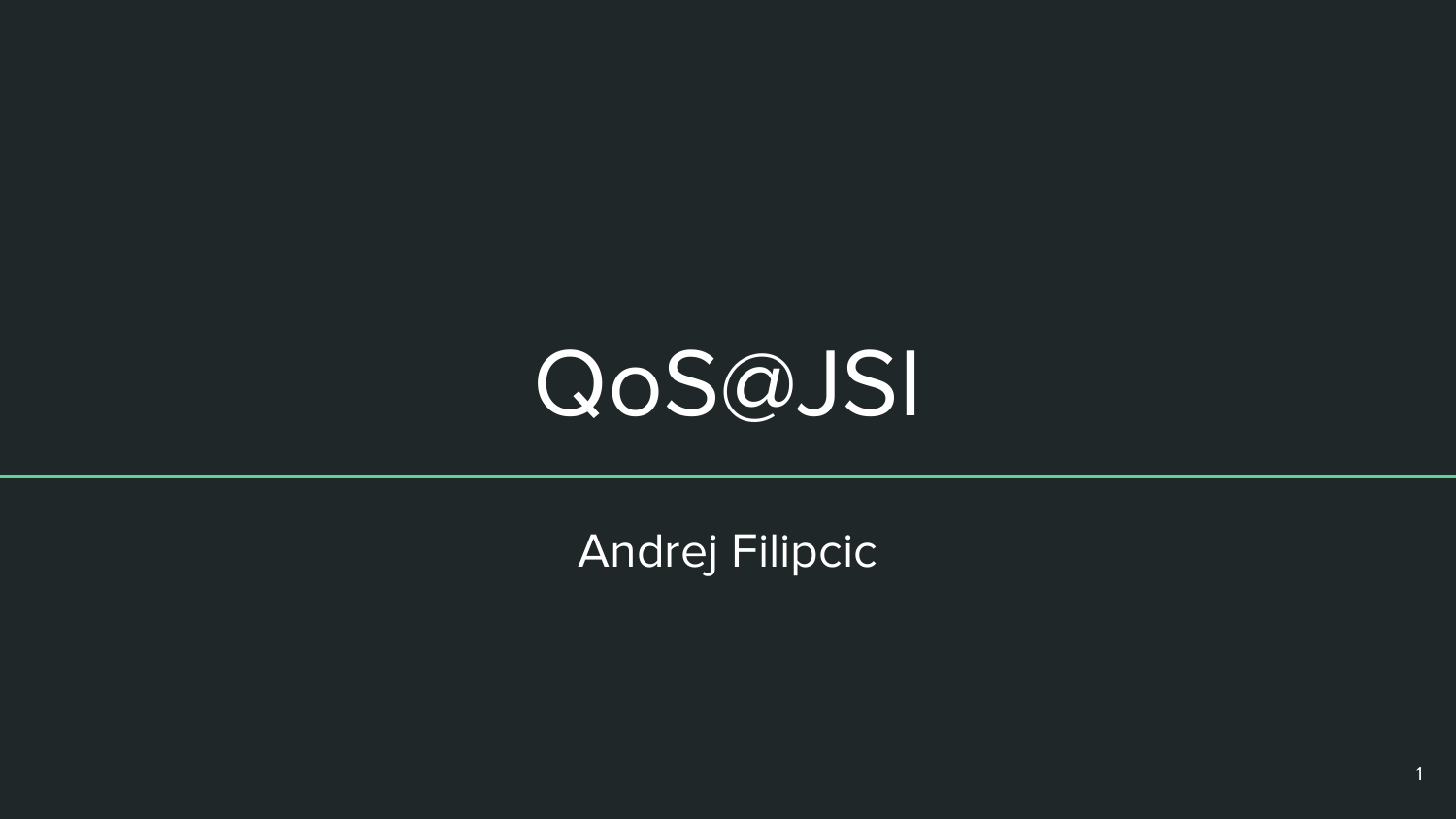## JSI & other SI Infrastructure used by ATLAS, Belle 2 ...

- **SiGNET Tier-2** 
	- 7k cores
	- 4.2 PB in NDGF-T1, Infortrend, Lenovo Raid6 Boxes
	- 750 TB ceph: CephFS HDD cache, rbd, permanent user storage
- JSI-NSC general purpose JSI cluster, partially HPC
	- 2k cores, 30TB cache
	- Ceph under deployment these days
- ARNES general purpose SI cluster, partially HPC
	- 4.5k cores
	- 300 TB CephFS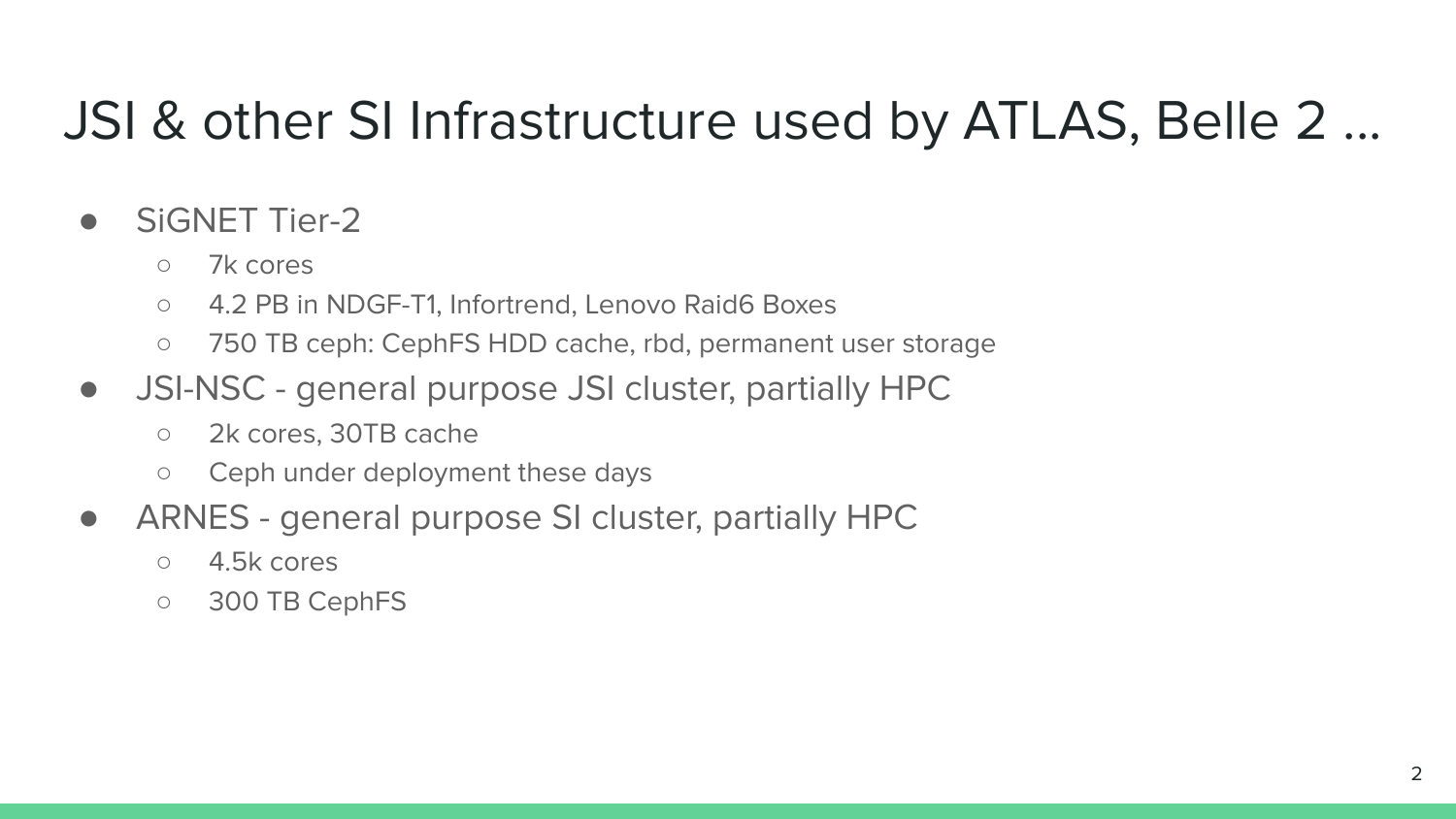## JSI & other SI Infrastructure used by ATLAS, Belle 2 ...

- HPC-RIVR-UM: general purpose (prototype), since 11. 2019
	- 5k core Epyc1, 150TB SSD CephFS, 100Gb/s eth + infiniband
	- 24 GPU cards
- Vega (HPC-RIVR-IZUM): peta scale EuroHPC, coming end of 2020. Very rough preliminary specs:
	- ~200k core Epyc2(3?) or Intel Cascade/Cooper Lake
	- ~500 GPU Cards
	- ~30PB HDD Ceph, ~4PB NVMe or NVMeOF Ceph/SpectrumScale/Lustre
	- 100 Gb/s HDR infiniband, 500Gb/s WAN, GEANT/LHCONE, IPoX and external connectivity

Most of the cluster in Slovenia starting to use Ceph + CephFS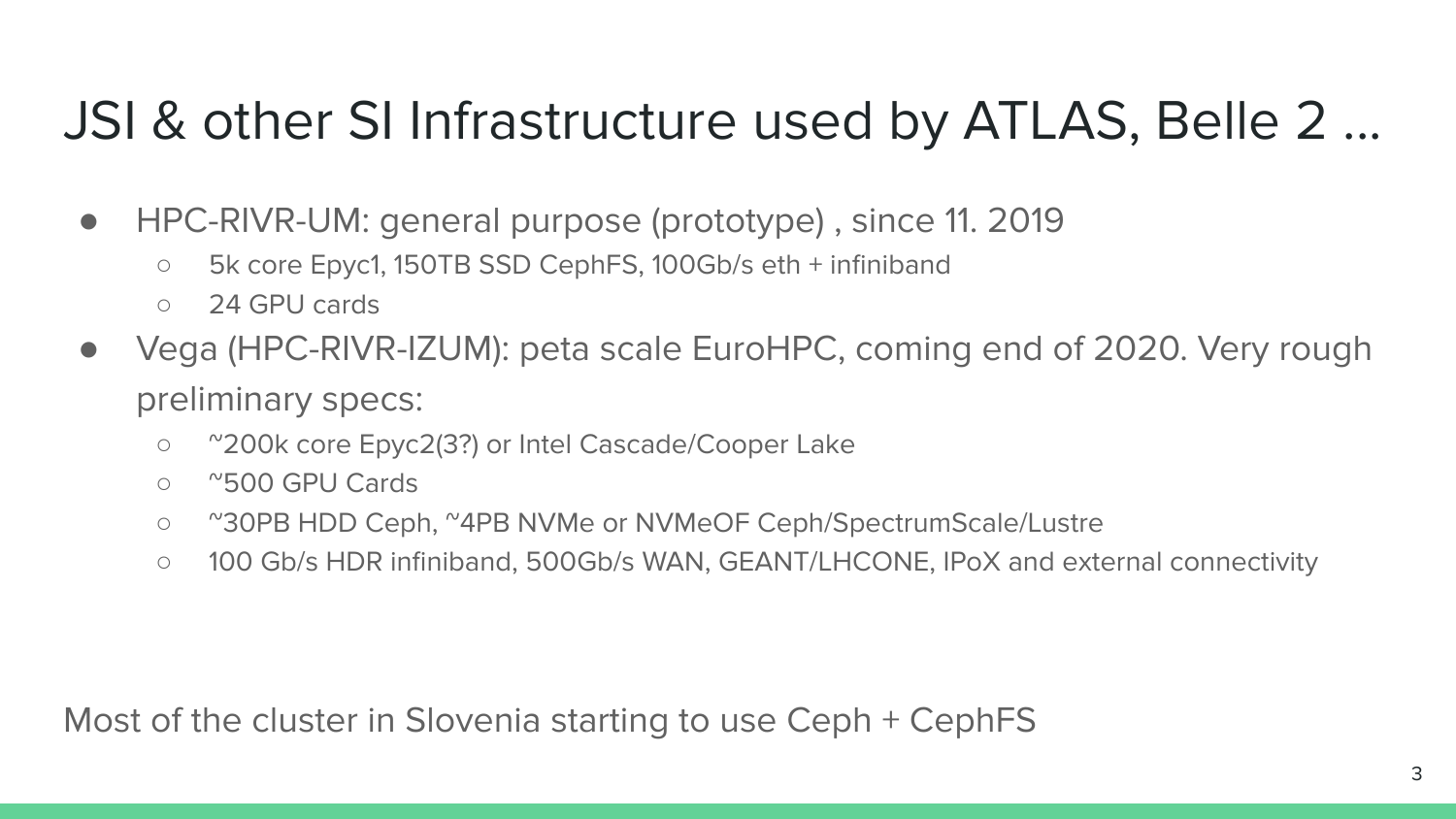#### Storage benchmarks

- **IO500** comparision on HPC-RIVR-UM
	- SAS LSI SAS3008 SSD 4GB/s throughput

**beegfs**: rhel7 np=168, nodes=42 [RESULT] BW phase 1 ior\_easy\_write 7.406 GB/s : time 535.61 seconds [RESULT] BW phase 3 ior\_easy\_read 10.395 GB/s : time 381.60 seconds [RESULT] IOPS phase 4 mdtest\_easy\_stat 71.995 kiops : time 90.84 seconds [[SCORE] Bandwidth 2.68325 GB/s : IOPS 24.1339 kiops : TOTAL 8.04719

**ceph** size=1: fc30 np=184, nodes=46 [RESULT] BW phase 1 ior easy write 6.305 GB/s : time 1009.66 seconds [[RESULT] BW phase 3 ior\_easy\_read 10.867 GB/s : time 585.75 seconds [RESULT] IOPS phase 4 mdtest\_easy\_stat 15.791 kiops : time 178.40 seconds [SCORE] Bandwidth 4.30218 GB/s : IOPS 9.06217 kiops : TOTAL 6.24396

- 3 servers
	- 100 Gb/s ethernet
	- 24 2TB SSDs

**ceph** size=2: fc30 np=184, nodes=46 [RESULT] BW phase 1 ior\_easy\_write 2.557 GB/s : time 2441.12 seconds [RESULT] BW phase 3 ior\_easy\_read 10.971 GB/s : time 568.87 seconds [RESULT] IOPS phase 4 mdtest\_easy\_stat 15.903 kiops : time 183.74 seconds [[SCORE] Bandwidth 2.94947 GB/s : IOPS 9.06193 kiops : TOTAL 5.1699

**gpfs**: ec 2+1 rhel7 np=96, nodes=4 [RESULT] BW phase 1 ior\_easy\_write 2.234 GB/s : time 422.24 seconds [[RESULT] BW phase 3 ior\_easy\_read 7.557 GB/s : time 124.83 seconds [RESULT] IOPS phase 4 mdtest\_easy\_stat 57.845 kiops : time 109.49 seconds [[SCORE] Bandwidth 1.44139 GB/s : IOPS 9.52048 kiops : TOTAL 3.70442

- CephFS quite comparable to others, slower on metadata
- Throughput limited by SAS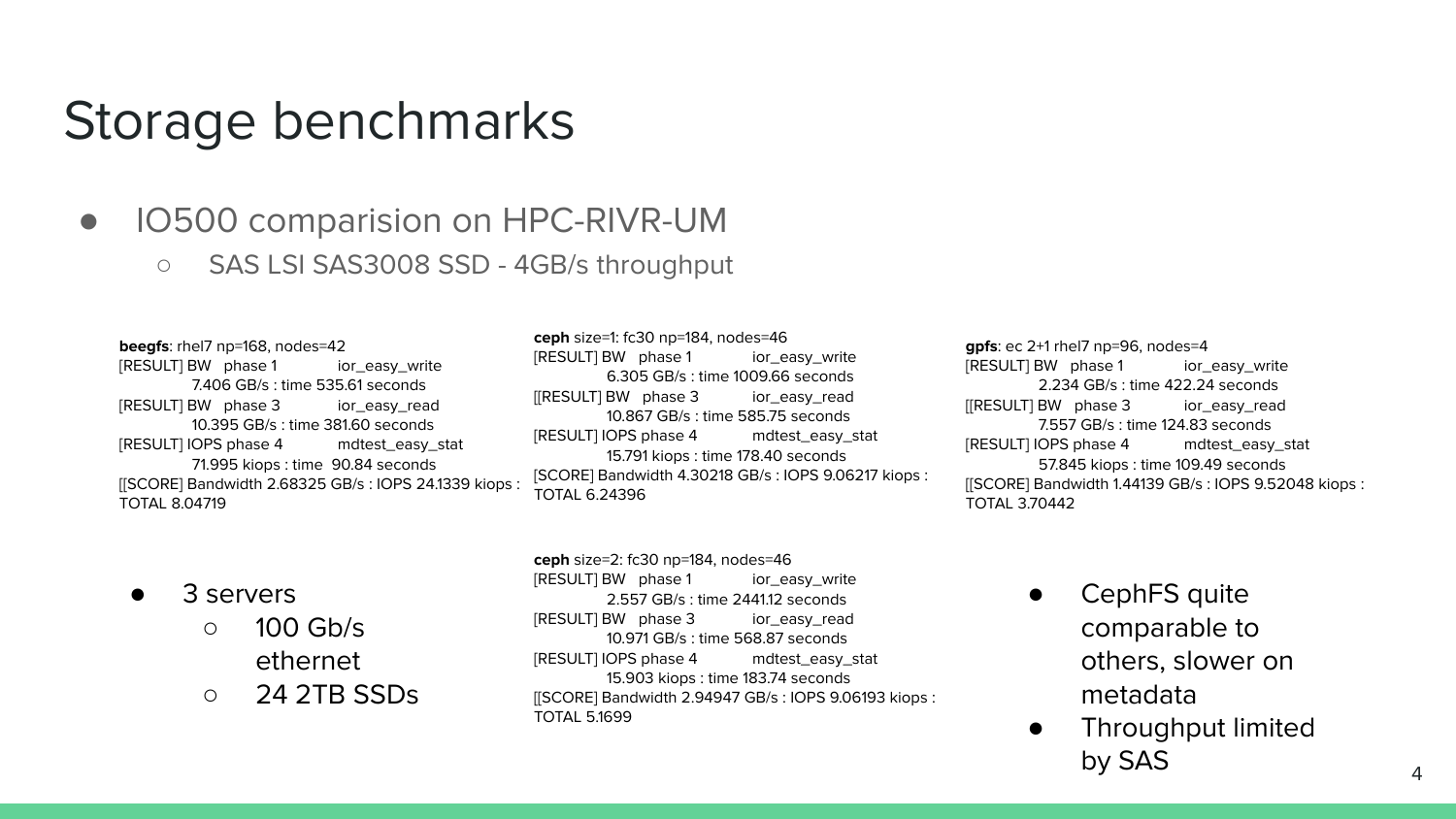## HPC Test run 32-core ATLAS digi+reco job

- Start 6:50 End 10:00
- All jobs different inputs, cloned from the same 30GB input file of a single job
- CephFS:
	- Up to 26k read iops
	- Up to 4k write iops.
- 9.4TB workdir size
	- local storage not used

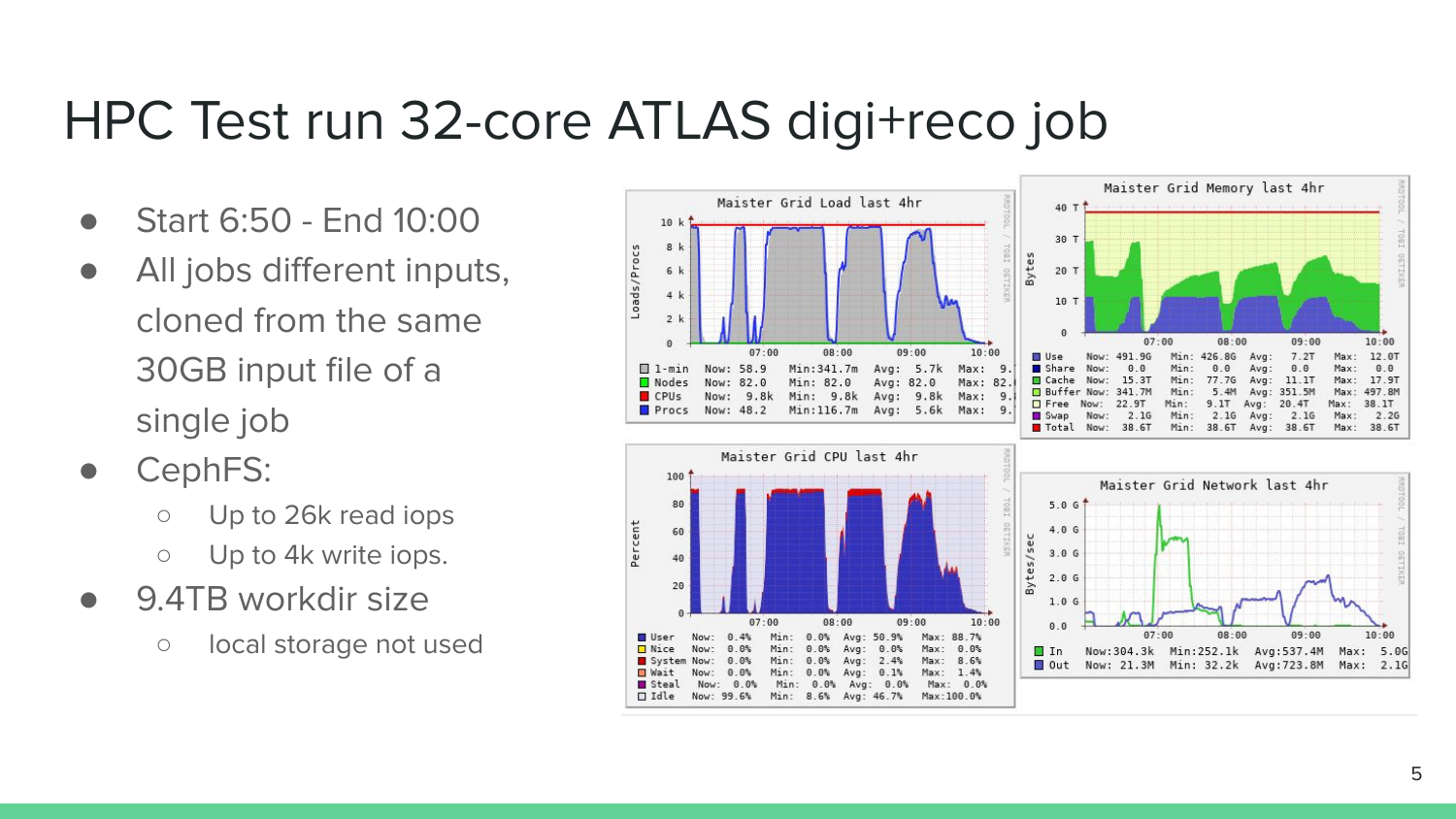## Current ATLAS job data flow (push)



Input trf/copy Input direct I/O Output trf/copy Output direct  $I/O - \rightarrow$ 

- Similar for all other SI clusters
	- non-ATLAS users use JSI and ARNES dCache
- Works rather well, but requires big WAN pipes
- 20Gb/s dedicated LHCONE link saturated when all jobs are I/O heavy

Disk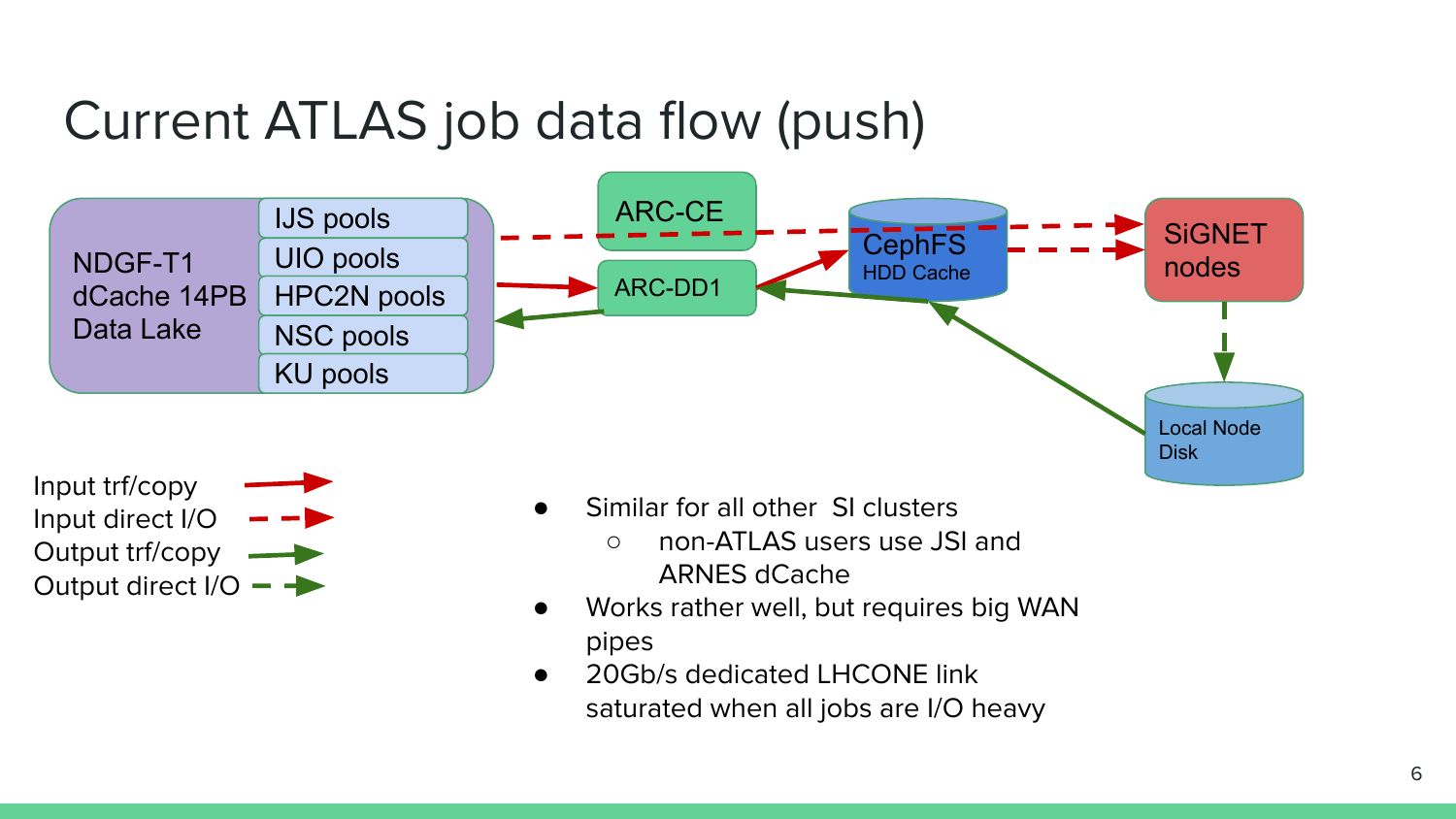#### NDGF-T1 dCache traffic

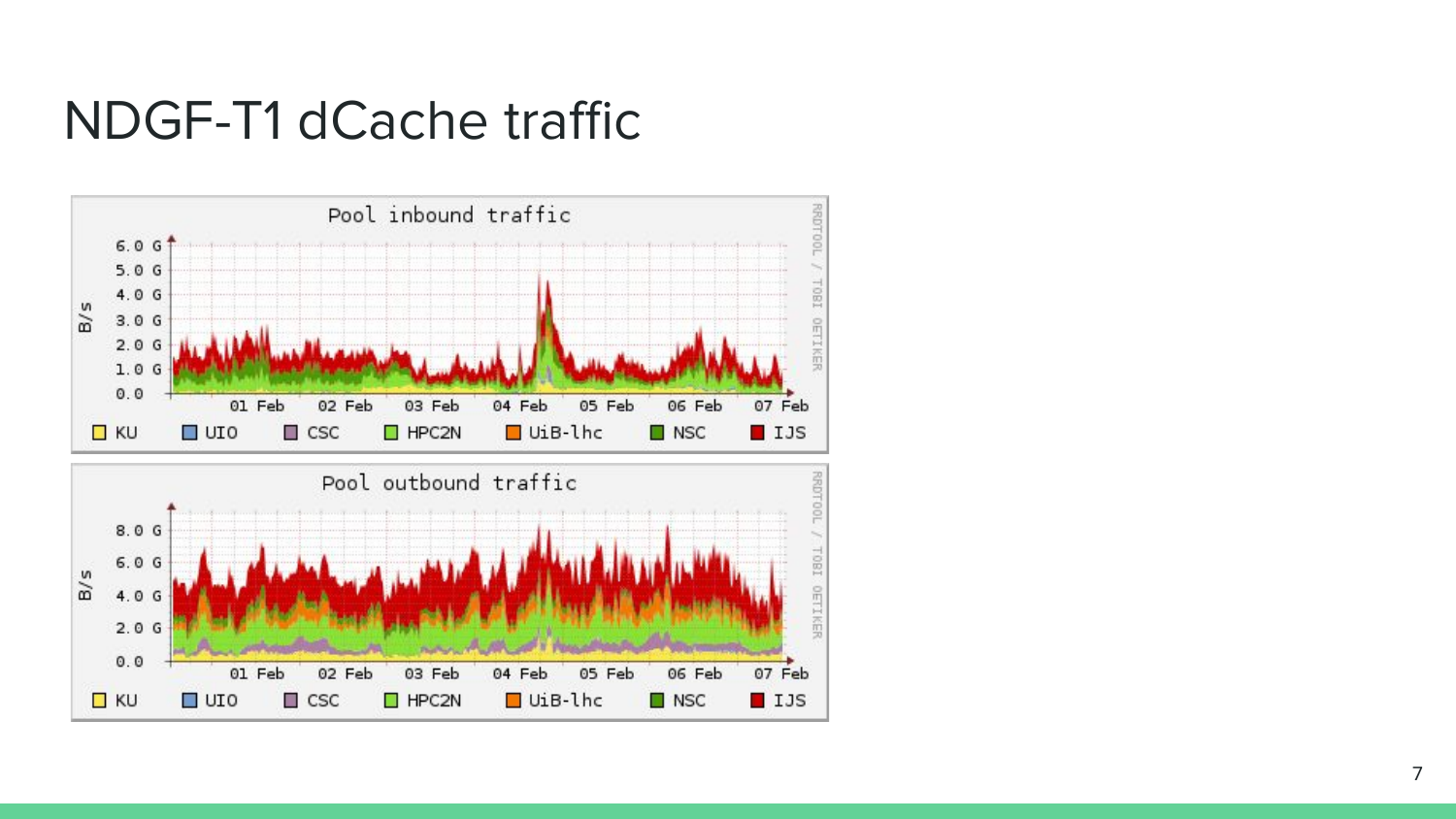## LHCONE - JSI traffic

Igrid1 - IJS traffic

Traffic between Igrid1 and to IJS LHCone router (gridgw).

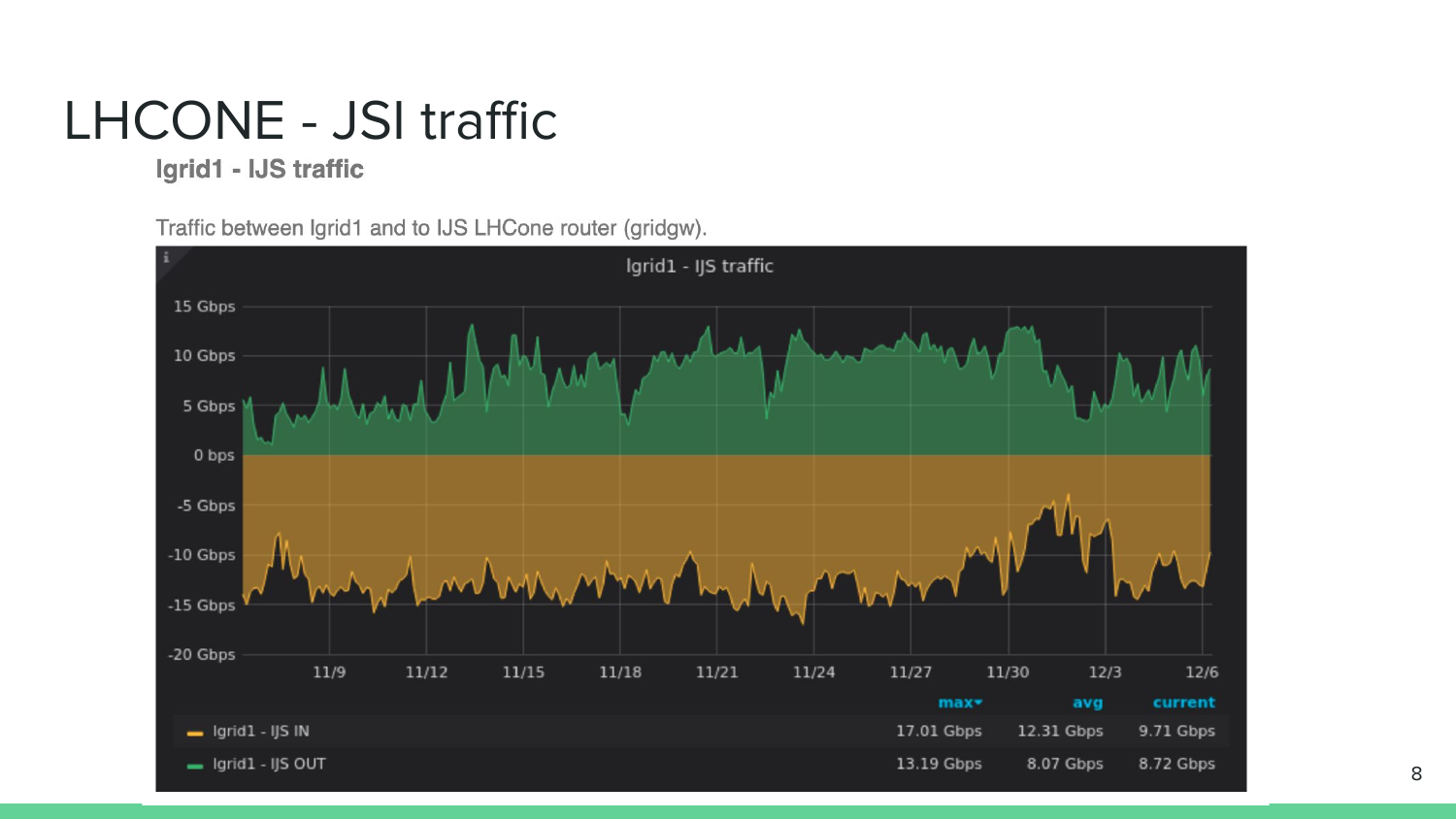# CephFS rate/iops



- Larger write IOPS cache cleanup
- With heavy jobs:
	- Read goes up to 4GB/s
	- IOPS up to 20k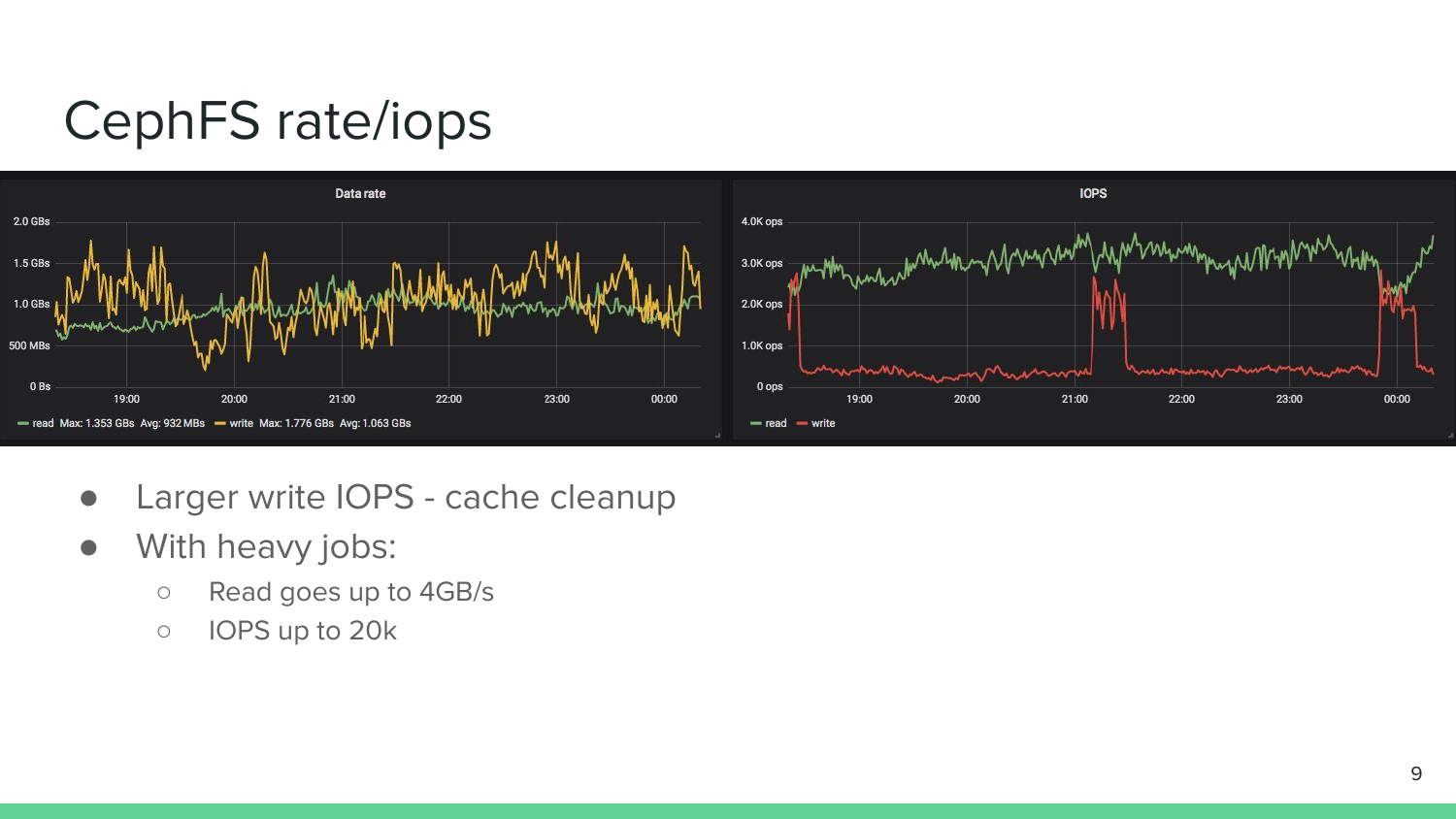## Things to improve

- Data placement in NDGF-T1 pools is random
	- Job brokering based on input file dCache pool locality TODO
- Outputs to random pool
	- Could go to close pool
	- Easy to implement in dCache, but could cause large imbalance in pool occupancy, when local cluster size/pool size varies a lot between sites - in general, Output ~ 1/10 Input
- Remote direct I/O
	- Most of analysis reads a fraction (<10%) of inputs queue already implemented at SiGNET
	- Direct I/O vs full input transfer: no of jobs in 1st queue is 5 times higher (though jobs are also different)
	- To experiment with XCache, but limited community interest apart from LHC

Related to dCache, Rucio QoS implementation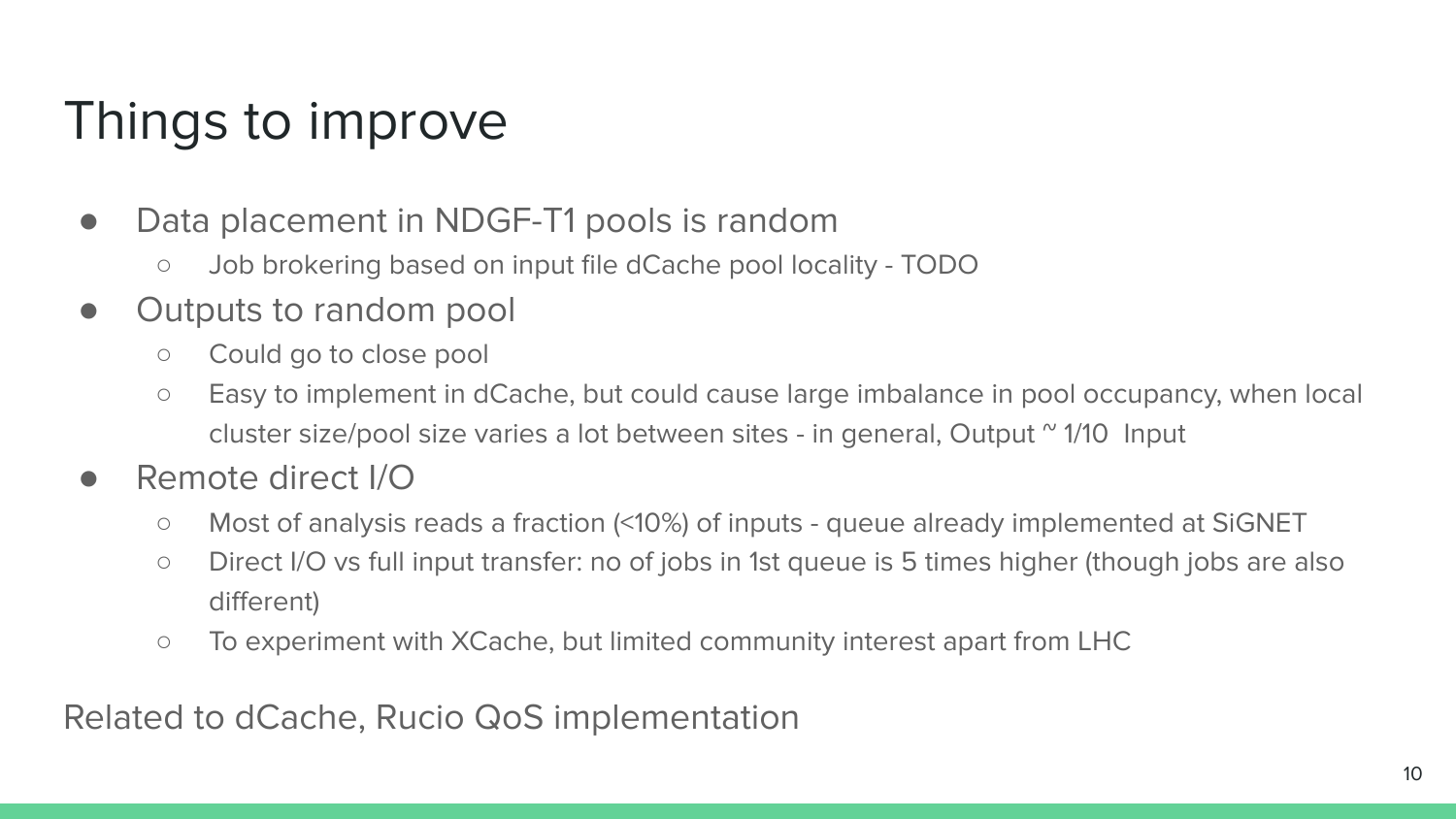## CephFS, local disk throughput

- Current CephFS: 280 HDD, 750 TB, 7 servers
	- Metadata on 20 small SSDs
- Bottlenecks:
	- Can reach up to 20k IOPS, ~4GB/s (current LAN on nodes is the limit)
	- Before ceph wpq, frequent problem with slow requests
	- Currently: 2OSD HDD/batch node faster for input than single local HDD
	- Too slow for workdir (large mds stress, frequent small iops)
- Node size "problem" with upcoming hw
	- 128C/256HT Rome, more in the future ~4000 hs06/node
	- Local HDDs out of question
	- ATLAS heavy jobs use 2-3Gb/s LAN
	- Local disk: 5TB with the WLCG recommendations , expensive for SSD/NVMe fast shared FS might be cheaper and more performant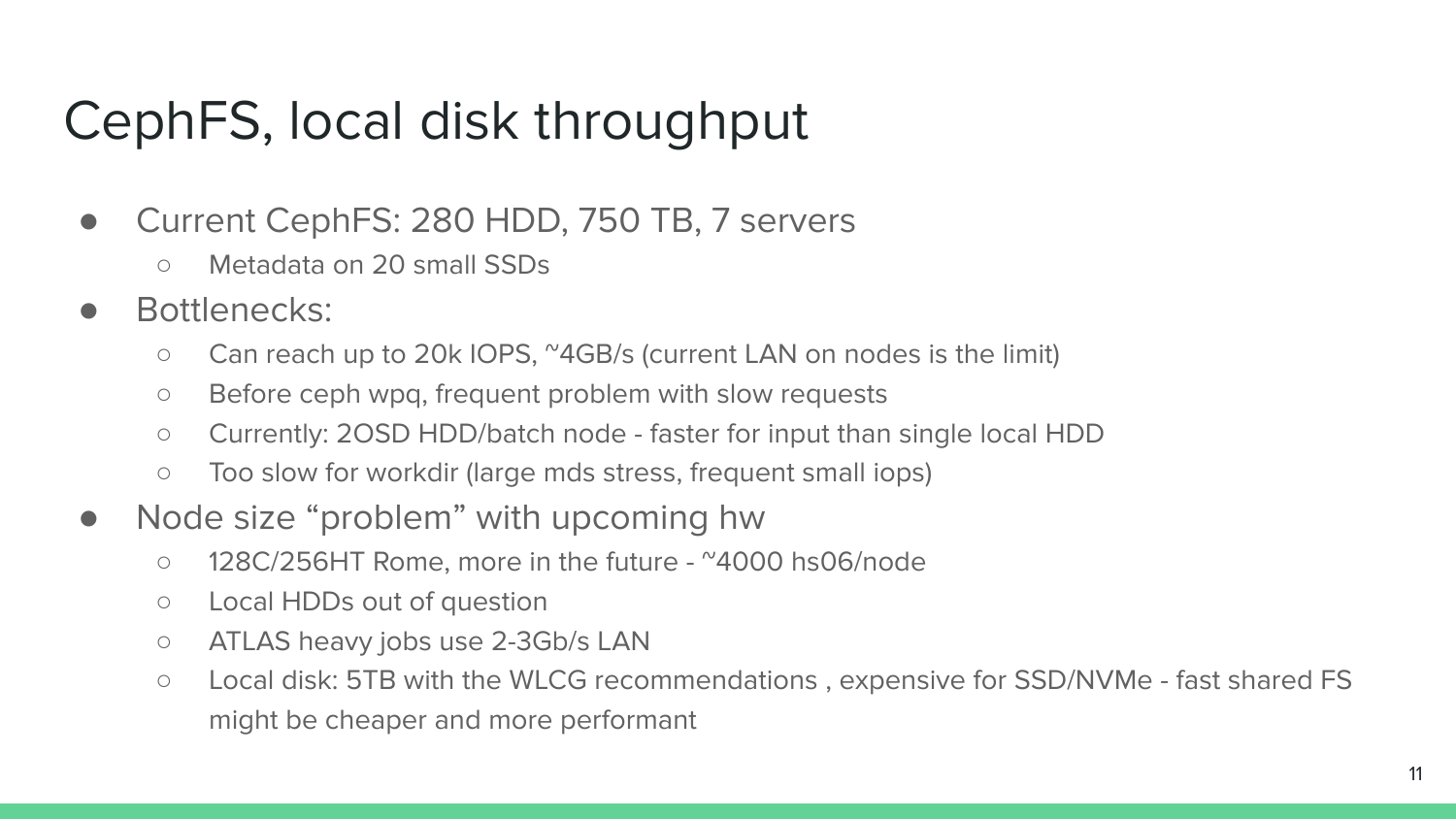# Speeding up Ceph

- Ordered 42 4TB SSDs for fast CephFS cache
	- 140eur/TB vs ~35 for HDD
- To evaluate:
	- Ceph Tiering between HDD and SSD, though there are concerns on performance
	- Copy2ssd before execution, clean after need for QoS
	- Use SSD only for cache, with size=1, though for SiGNET cluster, turnaround is 75TB/day
	- Experiment with BeeGFS on Demand (for job scratch) private FS (shared for parallel jobs)
	- Experiment with multi-site (SiGNET, NSC
	- To report on one of the next meetings
- Similar will be used on Vega HPC as well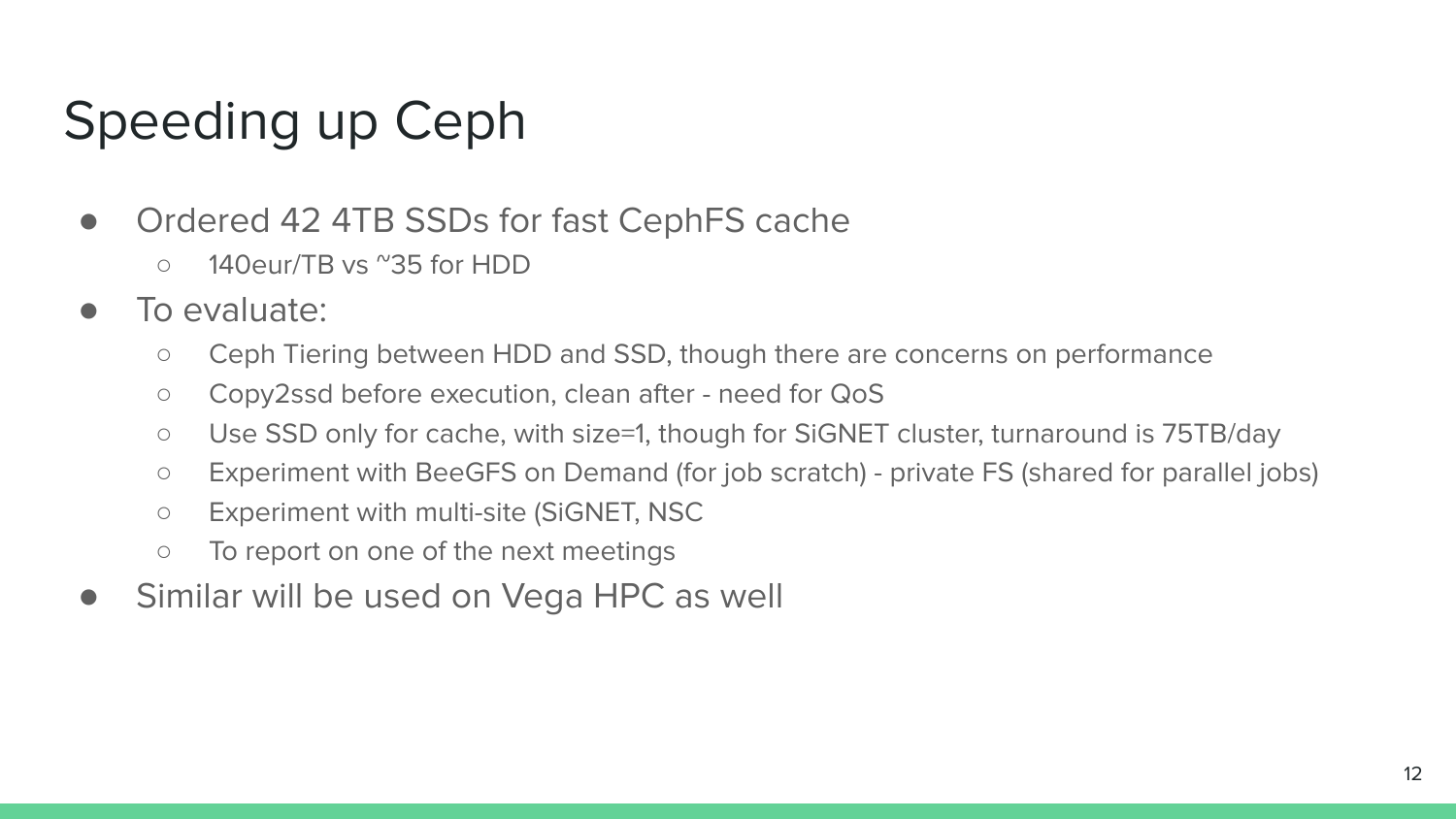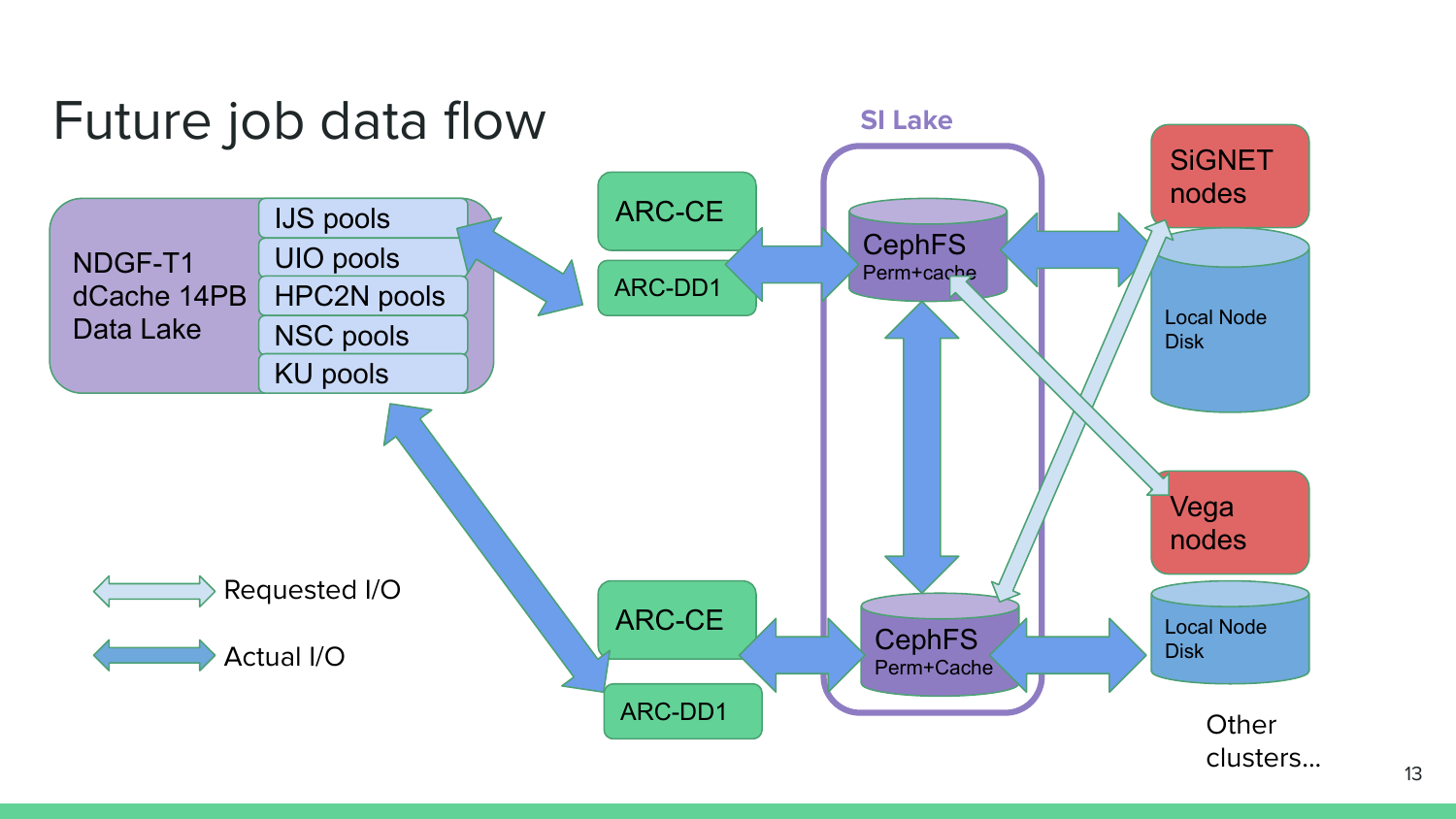## Disk Storage Cost Considerations

- Permanent reliable storage: size 3 or more, Price factor 3
- More risky $(?)$  EC: eg 8+3, Price factor  $(k+m)/k 1.4$
- Cache storage: Price factor 1 or 2 for HDD, 4 or 8 using NVMe (to get lower)
- Raid 6: Price factor typically 1.15, 1.3-1.4 with dedicated external RAID box
- HDD vs NVMe throughput:
	- HDD max 90 \* 0.15GB/s ~13GB/s
	- NVMe limited by network, 4x100Gb/s ~50GB/s with 24 SSDs and PCI4/5
	- Factor of 4 in cost, factor ¼ in throughput roughly equal in terms of performance for sequential read/write, HDD much worse for random
- Optimizing cost vs performance is non trivial, best configuration heavily depends on usage patterns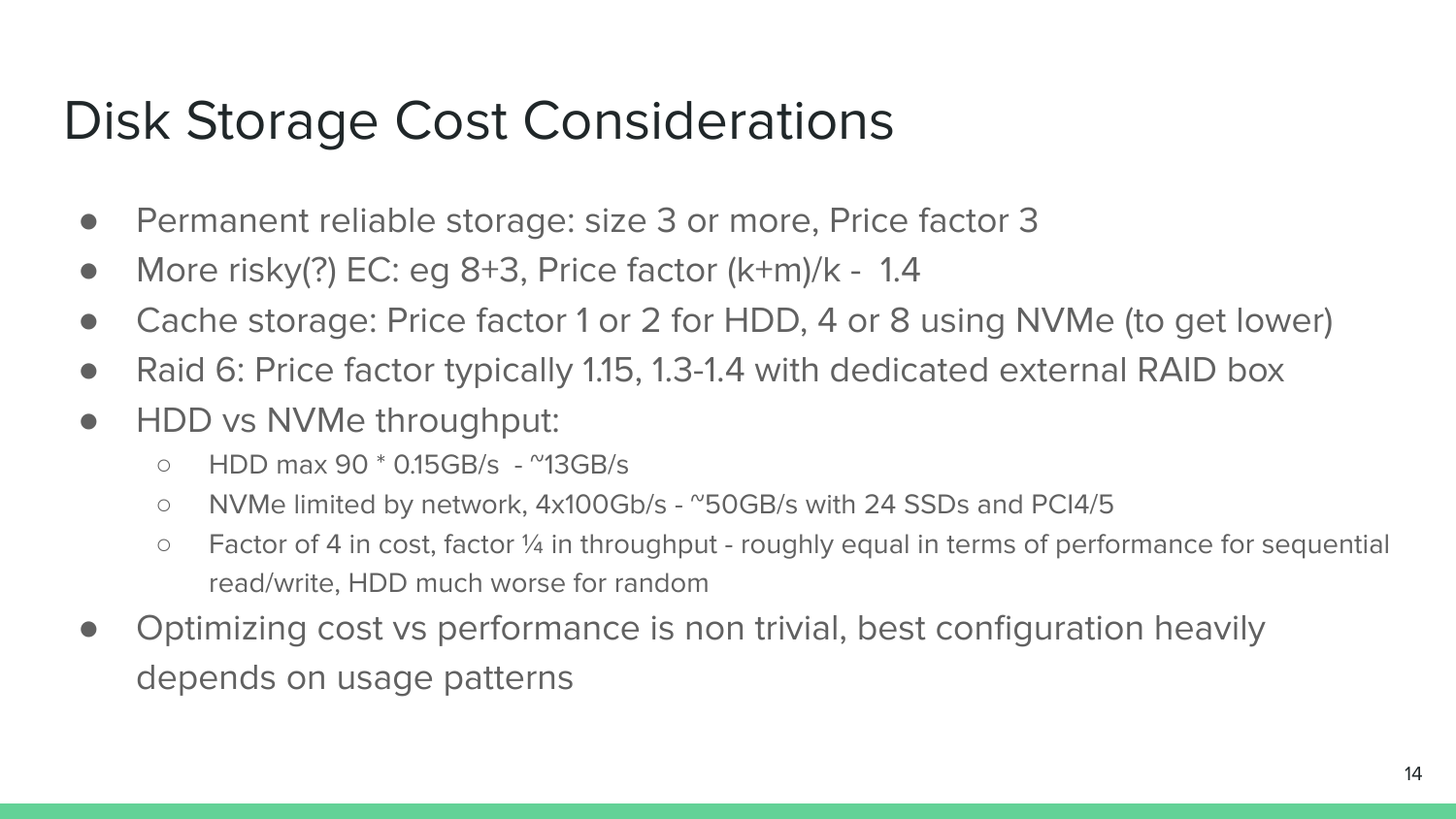# Plans on Large (Euro)HPCs

- Several site storage hierarchies:
	- Tape though typically only for archival
	- Large (Distributed) Capacity (OS) data lake in LUMI CSC
	- HDD shared FS for > EByte not shared any more, input migration to Fast is needed
	- Fast shared FS fast vs cheap only recently
	- Shared memory across nodes already used by large parallel apps
	- Local NVMe or attached through NVMeOF (burst buffers)
	- Local Memory (eg persistent Optane DC DIMM)
- Large data jobs should be aware and use all those for best performance
- Even smaller centers might have 4 or 5 of those
- There are some tools/sw to do migration automatically, but not sufficient and universal - more intelligent QoS and DDM needed
- Big challenge how to address it in a coherent automated way
	- Top level orchestration (eg Rucio), automated by access, optimized based on application behaviour. SLURM already supports data-aware plugins 15